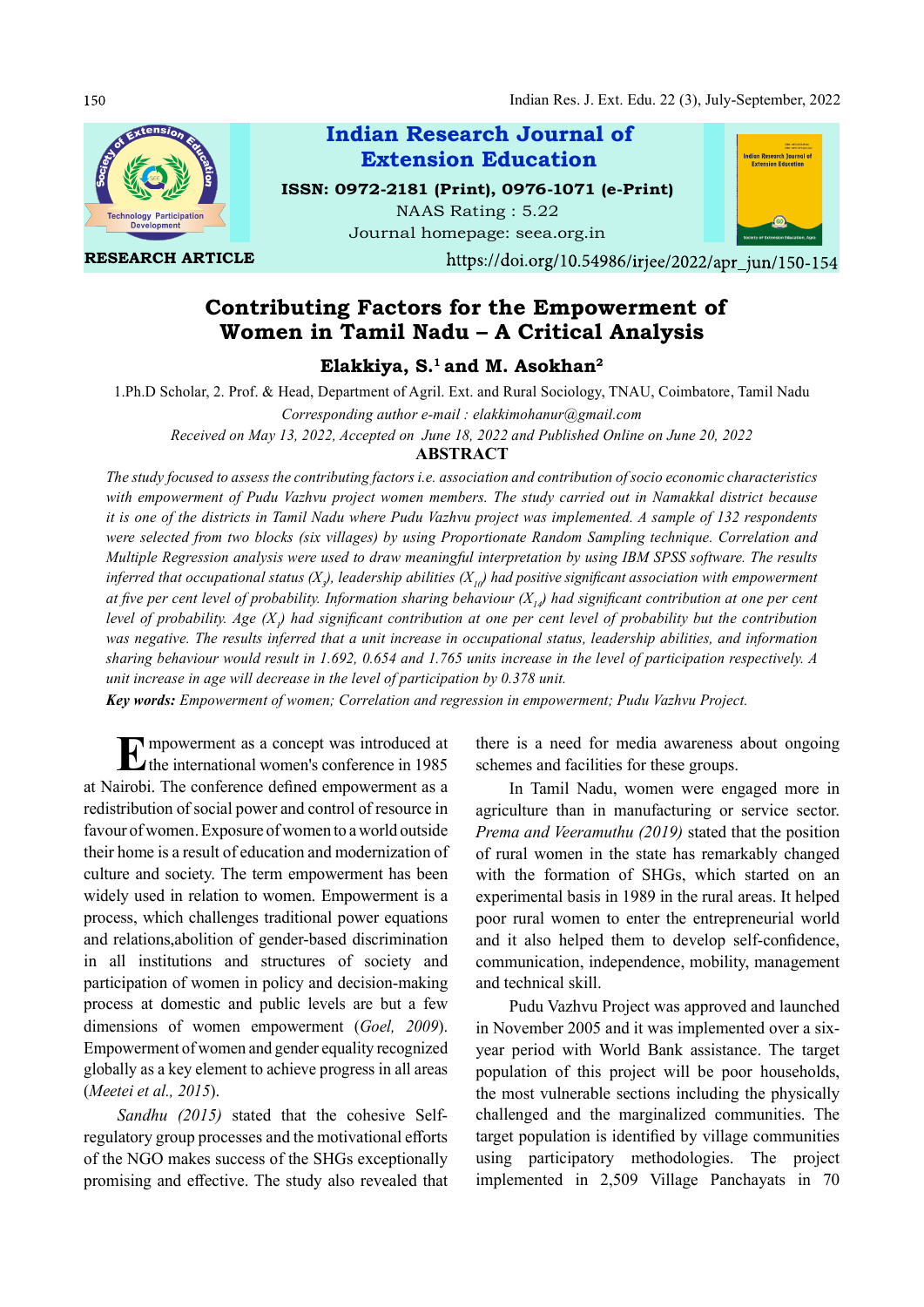backward blocks spread over 15 districts. The goal of the project is reduction of poverty among the rural poor and other vulnerable groups and to promote their empowerment, through targeted assistance for productive livelihood activities, in a more enabling village environment, adopting Community Driven Development (CDD) approach. The project is based on cardinal principles of equity, inclusion, facilitation, participation, transparency and accountability which are adopted as key non-negotiable principles.

The responsibility for implementation of the project vests with the Vazhndhu Kaattuvom State Society at State level and District Vazhndhu Kaattuvom societies in the project districts. At the Village Panchayat level, the implementation agency is an inclusive community organization by name Village Poverty Reduction Committee (VPRC). VPRC is a community organization formed under the project pre-dominantly with representatives of the target population. Each hamlet of the panchayat is represented by a woman SHG member from the target population in the VPRC. All SHGs in a Village Panchayat form a federation. The Panchayat level federation of SHGs is a forum to share their experience and to voice their problems. PLFs provide sustainability and self-reliance to the SHGs.

Saradha (2021) reported that as there has been a continuous development in technology, changes in social well-being of the people, upliftment in literacy level, there is a change in the mind set of women that encourages them to occupy a place in supporting their family along with men folks (Mary, 2012). In order to provide support and motivate the needy, the Government has implemented many schemes and programs. The SHG is one where the women who do not have adequate financial support may join together with a focus to improve their social and financial background  $(NABARD, 2009)$ . Microfinance is emerging as a powerful instrument for poverty alleviation in the new economy (Vetrivel, 2010). SHGs have now evolved as a movement. Mainly, members of the SHGs are women. Consequently, participation of women in the country's economic development is increasing. They also play an important role in elevating the economic status of their families (Saravanan, 2016).

Sathiabama (2010) revealed that the Self-Help Groups (SHGs) have paved the way for economic independence of rural women.

Hence, the study aimed to study the association

and contribution of socio-economic characteristics with empowerment and level of participation in Pudu Vazhvu project activities.

## METHODOLOGY

The study was carried out in Namakkal district in Tamil Nadu because it is one of the districts in Tamil Nadu where Pudu Vazhvu project was implemented and also number of blocks of Pudu Vazhvu Project Implemented was higher in Namakkal district. Erumapatti and Vennandur blocks were selected based on year of implementation of Pudu Vazhvu project. Three villages from each block (Totally six villages) were selected based on year of implementation of Pudu vazhvu project. A sample of 132 respondents were selected from six villages following the Proportionate Random Sampling technique. Data were collected with the help of a well-structured and pre-tested interview schedule and analyzed with suitable techniques. Correlation and Multiple Regression analysis were used to draw meaningful interpretation by using IBM SPSS software.

# RESULTS AND DISSCUSSION

Association and contribution of socio-economic characteristics of Pudu Vazhvu project women members with empowerment : From Table 1, it could be inferred that out of fourteen, four variables viz., mass media exposure  $(X_{\epsilon})$ , attitude towards self-employment  $(X_1, X_2)$  had shown positive significant association with empowerment at five per cent level of probability.

Age  $(X_1)$  and achievement motivation  $(X_7)$ , had negative significant association with empowerment at five per cent level of probability. The variables namely occupational status  $(X_3)$ , leadership abilities  $(X_{10})$ , showed a positive and significant association with empowerment at one per cent level of probability.

Subsequently, the multiple regression analysis was performed to find out the extent of contribution of each variable towards the empowerment of Pudu Vazhvu project SHG members in developmental activities.

Table 1 indicates that the  $R^2$  value was 0.52 which revealed that 52.00 per cent variation in the empowerment was explained by fourteen independent variables selected for the study. The 'F' value was significant at one per cent level of probability.

Since the 'F' value was significant, the prediction equation was fitted for the empowerment of SHG members and the same is given below.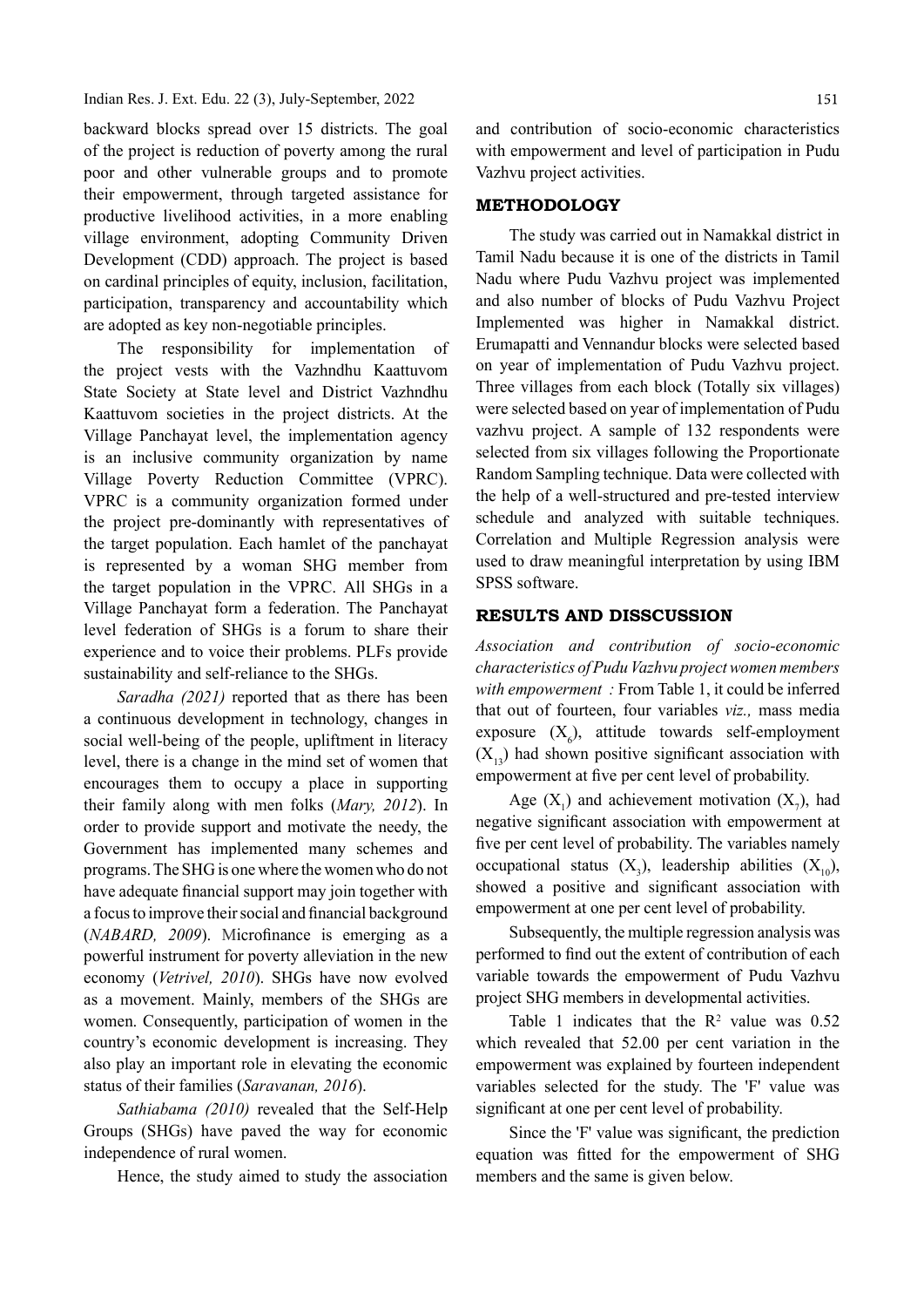| спатается внестно спротегнили от глам тамнта ргојесе пошен пилноств |                                        |                                       |           |                        |  |  |  |
|---------------------------------------------------------------------|----------------------------------------|---------------------------------------|-----------|------------------------|--|--|--|
| Variables                                                           | Correlation coefficient<br>$(r)$ value | Partial Regression<br>Coefficient (b) | <b>SE</b> | 't' value              |  |  |  |
| Age                                                                 | $-0.180*$                              | $-0.402$                              | 0.148     | $-2.709*$              |  |  |  |
| <b>Educational</b> status                                           | 0.003 <sup>NS</sup>                    | $-1.271$                              | 0.971     | $-1.309^{NS}$          |  |  |  |
| Occupational status                                                 | $0.261**$                              | 2.199                                 | 0.800     | $2.749*$               |  |  |  |
| Annul income                                                        | $0.053^{NS}$                           | $-1.296E-6$                           | 0.000     | $-0.185$ <sup>NS</sup> |  |  |  |
| Social participation                                                | $-0.004N$ <sup>NS</sup>                | $-0.215$                              | 0.211     | $-1.022$ <sup>NS</sup> |  |  |  |
| Mass media exposure                                                 | $0.202*$                               | 0.313                                 | 0.374     | 0.838 <sup>NS</sup>    |  |  |  |
| Achievement motivation                                              | $-0.199*$                              | $-0.352$                              | 0.455     | $-0.774$ <sup>NS</sup> |  |  |  |
| Attitude towards group activity                                     | 0.013 <sup>NS</sup>                    | $-0.166$                              | 0.258     | $-0.643$ <sup>NS</sup> |  |  |  |
| Self confidence                                                     | $-0.065^{NS}$                          | $-0.424$                              | 0.212     | $-1.996**$             |  |  |  |
| Leadership abilities                                                | $0.274**$                              | 0.553                                 | 0.191     | 2.895*                 |  |  |  |
| Decision making behavior                                            | $-0.081$ <sup>NS</sup>                 | 0.109                                 | 0.377     | 0.289 <sup>NS</sup>    |  |  |  |
| Awareness on women development programmes                           | $0.057^{NS}$                           | $-2.105$                              | 2.065     | $-1.019$ <sup>NS</sup> |  |  |  |
| Attitude towards self-employment                                    | $0.190*$                               | 0.113                                 | 0.167     | 0.675 N                |  |  |  |
| Information sharing behaviour                                       | $-0.090^{NS}$                          | 1.537                                 | 0.789     | 1.949**                |  |  |  |

| Table 1. Correlation and Multiple regression analysis between the socio-economic |
|----------------------------------------------------------------------------------|
| characteristics and empowerment of Pudu vazhvu project women members             |

 $R<sup>2</sup>= 0.52$ ; F= 10.2\*\*; \*\* Significant at 0.01 level; \*Significant at 0.05 level; NS=non significant

| Table 2. Association and contribution of the profile of Pudu Vazhvu<br>project women members with level of participation |                                        |                                              |           |                        |  |  |  |
|--------------------------------------------------------------------------------------------------------------------------|----------------------------------------|----------------------------------------------|-----------|------------------------|--|--|--|
| Variables                                                                                                                | Correlation coefficient<br>$(r)$ value | <b>Partial Regression</b><br>Coefficient (b) | <b>SE</b> | 't' value              |  |  |  |
| Age                                                                                                                      | $-0.250**$                             | $-0.378$                                     | 0.129     | $-2.924*$              |  |  |  |
| <b>Educational</b> status                                                                                                | $0.181*$                               | 0.164                                        | 0.846     | $0.194^{NS}$           |  |  |  |
| Occupational status                                                                                                      | $0.314**$                              | 1.692                                        | 0.697     | $2.427*$               |  |  |  |
| Annul income                                                                                                             | 0.063 <sup>NS</sup>                    | $-1.832E-6$                                  | 0.000     | $-0.300NS$             |  |  |  |
| Social participation                                                                                                     | 0.098 <sup>NS</sup>                    | $-0.162$                                     | 0.184     | $-0.884$ <sup>NS</sup> |  |  |  |
| Mass media exposure                                                                                                      | $0.263**$                              | 0.199                                        | 0.326     | $0.612^{NS}$           |  |  |  |
| Achievement motivation                                                                                                   | $-0.136^{NS}$                          | $-0.180$                                     | 0.396     | $-0.455$ <sup>NS</sup> |  |  |  |
| Attitude towards group activity                                                                                          | 0.045 <sup>NS</sup>                    | $-0.293$                                     | 0.225     | $-1.302$ <sup>NS</sup> |  |  |  |
| Self confidence                                                                                                          | 0.053 <sup>NS</sup>                    | $-0.241$                                     | 0.185     | $-1.302$ <sup>NS</sup> |  |  |  |
| Leadership abilities                                                                                                     | $0.364**$                              | 0.654                                        | 0.166     | $3.929*$               |  |  |  |
| Decision making behavior                                                                                                 | $-0.208*$                              | $-0.220$                                     | 0.329     | $-0.670$ <sup>NS</sup> |  |  |  |
| Awareness on women development programmes                                                                                | $0.068^{NS}$                           | $-0.762$                                     | 1.800     | $-0.423$ <sup>NS</sup> |  |  |  |
| Attitude towards self employment                                                                                         | $0.263**$                              | 0.053                                        | 0.145     | 0.363 <sup>NS</sup>    |  |  |  |
| Information sharing behavior                                                                                             | $-0.024^{NS}$                          | 1.765                                        | 0.687     | $2.569*$               |  |  |  |

 $R<sup>2</sup>= 0.59$ ; F= 12.49<sup>\*\*</sup>; \*\*Significant at 0.01 level; \*Significant at 0.05 level; NS-Non significant

 $Y = 100.95 - 0.402X_1^* - 1.271X_2 + 2.199X_3^* - 1.296X_4 - 0.215$  $X_{5}+0.313$   $X_{6}-0.352$   $X_{7}-0.166$   $X_{8}-0.424X_{9}^{*}+0.553X_{10}^{*} 0.109 \text{ X}_{11}$ -2.105 $\text{X}_{12}$ + $0.113\text{X}_{13}$ + $1.537\text{X}_{14}$ <sup>\*</sup>

It could be seen from the above equation that the variables *viz.*, occupational status  $(X_1)$ , leadership abilities  $(X_{10})$  had shown positive significant association with empowerment at five per cent level of probability. Information sharing behaviour  $(X_{14})$  had significant contribution at one per cent level of probability. Age  $(X_1)$  had significant contribution at one per cent level of probability but the contribution was negative. Self-

confidence had significant contribution at five per cent level of probability  $(X_0)$  but the contribution was negative.

The results infer that a unit increase in occupational status, leadership abilities and information sharing behaviour would result in 2.199, 0.553 and 1.537 unit increase in the empowerment of respectively. A unit increase in age and self-confidence would decrease in the empowerment by 0.402 and 0.424 respectively.

Majority of the respondents were found under the middle level education. This education level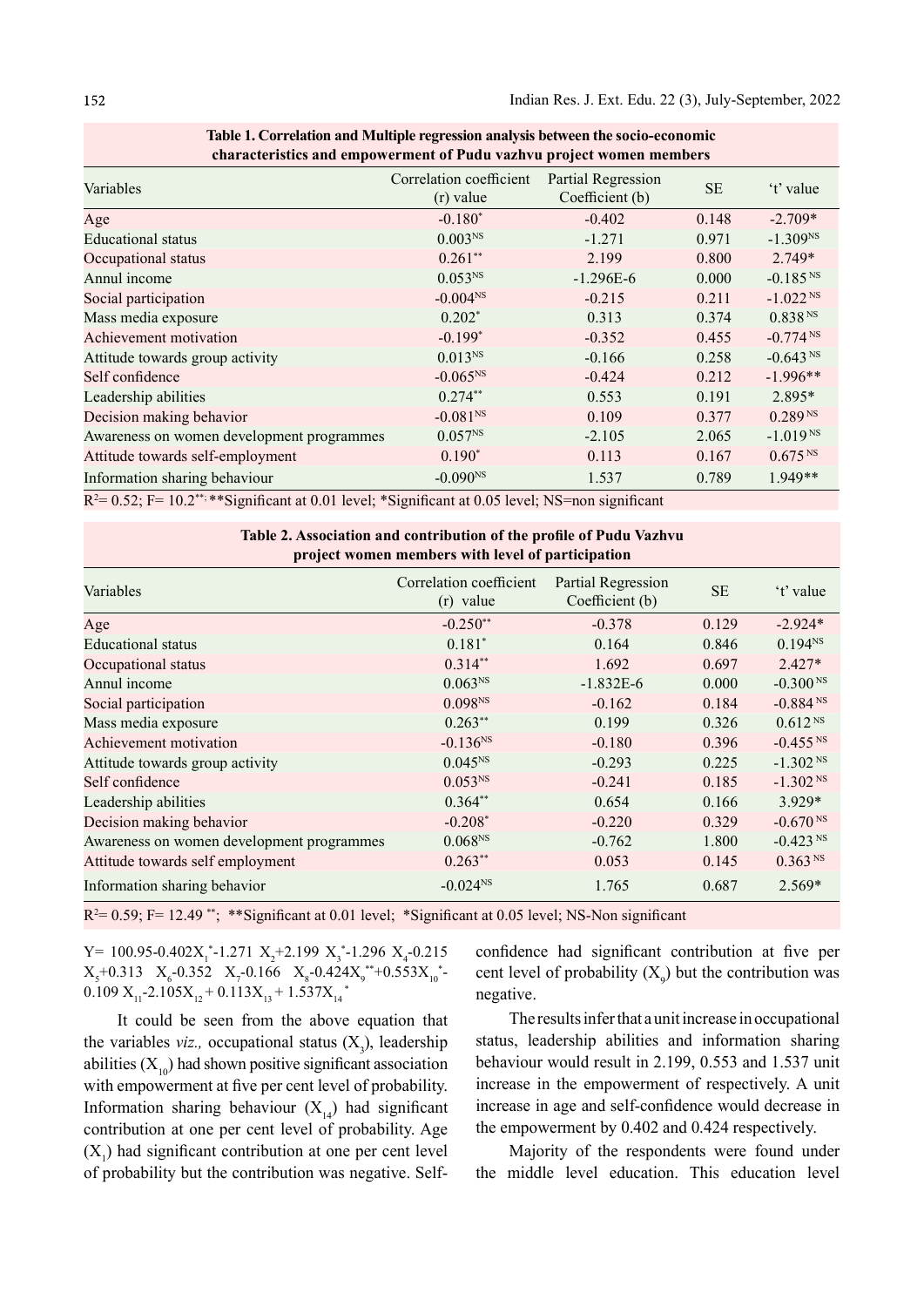would have helped them to attend the training of Pudu Vazhvu Project and aware about the programmes. Through this skill-based training attended, the women members were able to start a enterprise after joining this Pudu Vazhvu SHG. This helped in empowerment of women in psychological, economical, sociological, political aspects. This might be the reason for positive and significant contribution between the occupational status and empowerment.

After joining of Pudu Vazhvu Project, medium level of the women members had leadership abilities. The Pudu Vazhvu project SHG improved the leadership ability of women members. This leadership ability could help in empowerment of women in psychological, economical, sociological, political aspects. This might be the reason for positive and significant contribution between the leadership abilities and empowerment.

Majority of the respondents had medium level of information sharing behaviour. After joining Pudu Vazhvu project SHG, the women members attended more skill based training and exposure visits about enterprise. The women members were interested to share the training experience to friends, family members, and neighbour. This might be the reason for positive and significant contribution between the information sharing behaviour and empowerment.

Majority of the women members were found under middle age category followed by young age. Old age women members were not interested to attend the training of Pudu Vazhvu project. This may be the reason for negative contribution of age and empowerment.

Self-confidence showed negative contribution towards empowerment. The reason was that the is old age women members had not participated in trainings. Association and contribution of the socio-economic characteristics of Pudu Vazhvu project women members with level of participation : The association and contribution have been studied using correlation and regression analysis and the findings are presented in following Table 2.

From the Table 2, it could be inferred that out of 14 variables, five variables *viz.*, age  $(X_1)$  occupational status  $(X_3)$ , mass media exposure  $(X_6)$ , leadership abilities The leadership  $(X_{10})$ , attitude towards self-employment  $(X_{12})$  had shown positive significant association with participation at one per cent level of probability. This finding is in accordance with the findings of *Nisha (2013)*.

The variables namely educational status  $(X_2)$  and

decision-making behavior  $(X_{11})$ , showed a positive and significant association with participation at five per cent level of probability.

Subsequently, the multiple regression analysis was performed to find out the extent of contribution of each variable towards the overall participation of SHG members in developmental activities.

Table 1 indicates that the  $R^2$  value was 0.59 which revealed that 59.00 per cent variation in the level of participation was explained by fourteen independent variables selected for the study. The 'F' value was significant at one per cent level of probability.

Since the 'F' value was significant, the prediction equation was fitted for the level of participation of Pudu Vazhvu project SHG members and the same is given below.

 $Y = 54.54 - 0.378X_1^* + 0.164$   $X_2 + 1.692X_3^* - 1.832X_4$  $0.162X_s + 0.199$   $X_6 + 0.180$   $X_7 - 0.293X_s - 0.241$   $X_9 + 0.654$  $X_{10}^*$ - 0.220 $X_{11}$ -0.762 $X_{12}$ + 0.053 $X_{13}$ + 1.765 $X_{14}^*$ 

It could be seen from the above equation that the variables *viz.*, occupational status  $(X_2)$ , leadership abilities  $(X_{10})$  and information sharing behaviour  $(X_{14})$  had shown positive significant association with participation at five per cent level of probability. Age  $(X_1)$  had significant contribution at five per cent level of probability but the contribution was negative.

The results infer that a unit increase in occupational status, leadership abilities, and information sharing behaviour would result in 1.692, 0.654 and 1.765 units increase in the level of participation respectively. A unit increase in age will decrease in the level of participation by 0.378 unit. Majority of the respondents were possessed under the middle level education. This education level could help them too aware of Pudu Vazhvu project SHG and participate in Pudu Vazhvu project SHG. After joining Pudu vazhvu project SHG, the women members were able to start an enterprise. This might be the reason for positive and significant contribution between the occupational status and participation.

After joining of Pudu Vazhvu project, medium level of the women members had leadership abilities. The leadership position will be kept in rotation each year. So all the women members would have got to be the chance to leader of SHG. This might be the reason for positive and significant contribution between the leadership abilities and participation.

Majority of the respondents had medium level